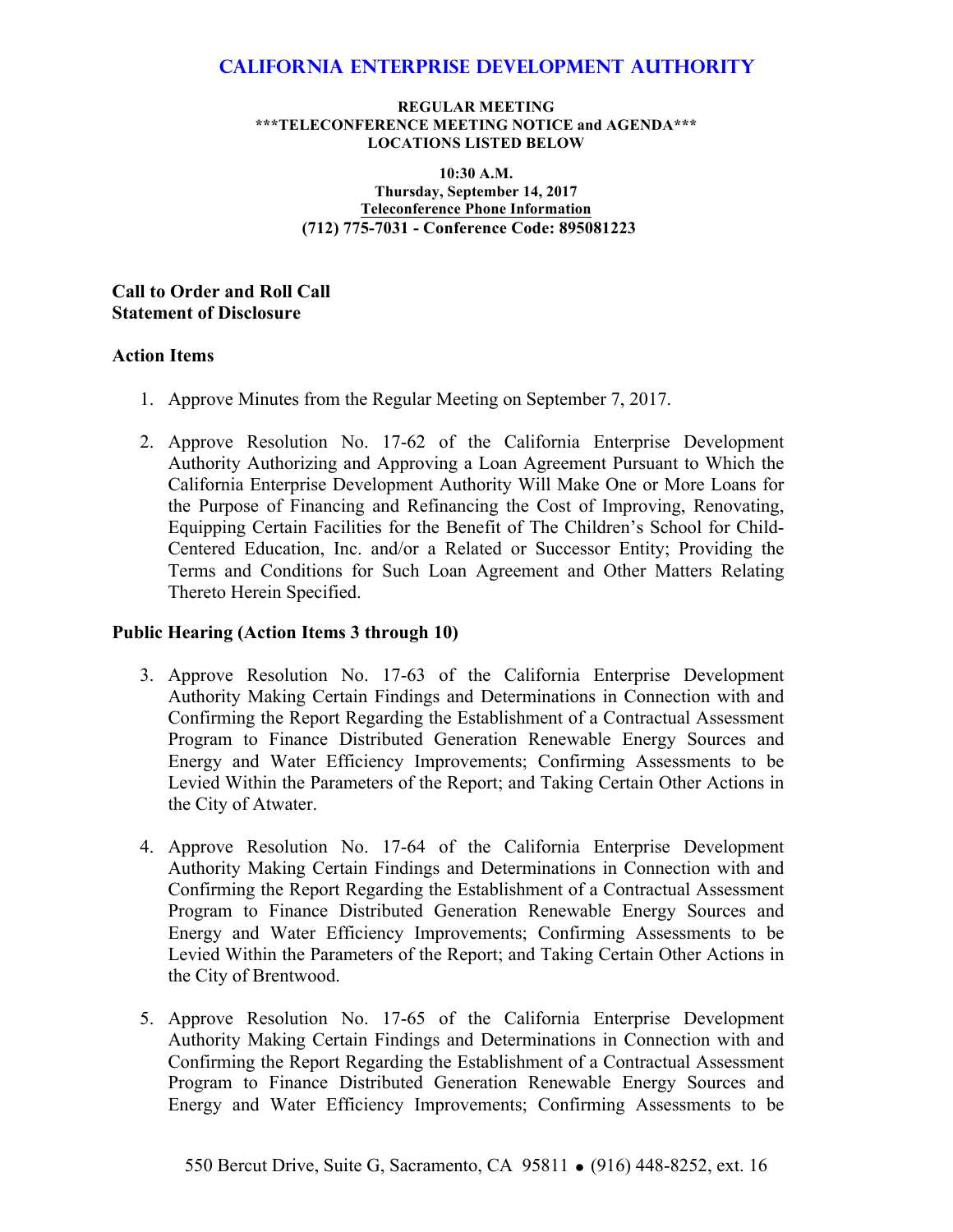# **California Enterprise Development Authority**

Levied Within the Parameters of the Report; and Taking Certain Other Actions in the City of Corning.

- 6. Approve Resolution No. 17-66 of the California Enterprise Development Authority Making Certain Findings and Determinations in Connection with and Confirming the Report Regarding the Establishment of a Contractual Assessment Program to Finance Distributed Generation Renewable Energy Sources and Energy and Water Efficiency Improvements; Confirming Assessments to be Levied Within the Parameters of the Report; and Taking Certain Other Actions in the City of Ione.
- 7. Approve Resolution No. 17-67 of the California Enterprise Development Authority Making Certain Findings and Determinations in Connection with and Confirming the Report Regarding the Establishment of a Contractual Assessment Program to Finance Distributed Generation Renewable Energy Sources and Energy and Water Efficiency Improvements; Confirming Assessments to be Levied Within the Parameters of the Report; and Taking Certain Other Actions in the City of La Mirada.
- 8. Approve Resolution No. 17-68 of the California Enterprise Development Authority Making Certain Findings and Determinations in Connection with and Confirming the Report Regarding the Establishment of a Contractual Assessment Program to Finance Distributed Generation Renewable Energy Sources and Energy and Water Efficiency Improvements; Confirming Assessments to be Levied Within the Parameters of the Report; and Taking Certain Other Actions in the City of San Bernardino.
- 9. Approve Resolution No. 17-69 of the California Enterprise Development Authority Making Certain Findings and Determinations in Connection with and Confirming the Report Regarding the Establishment of a Contractual Assessment Program to Finance Distributed Generation Renewable Energy Sources and Energy and Water Efficiency Improvements; Confirming Assessments to be Levied Within the Parameters of the Report; and Taking Certain Other Actions in the City of Santa Clarita.
- 10. Approve Resolution No. 17-70 of the California Enterprise Development Authority Making Certain Findings and Determinations in Connection with and Confirming the Report Regarding the Establishment of a Contractual Assessment Program to Finance Distributed Generation Renewable Energy Sources and Energy and Water Efficiency Improvements; Confirming Assessments to be Levied Within the Parameters of the Report; and Taking Certain Other Actions in the City of Weed.

**Public Comment Chair Report PACE Report Other Business Adjournment**